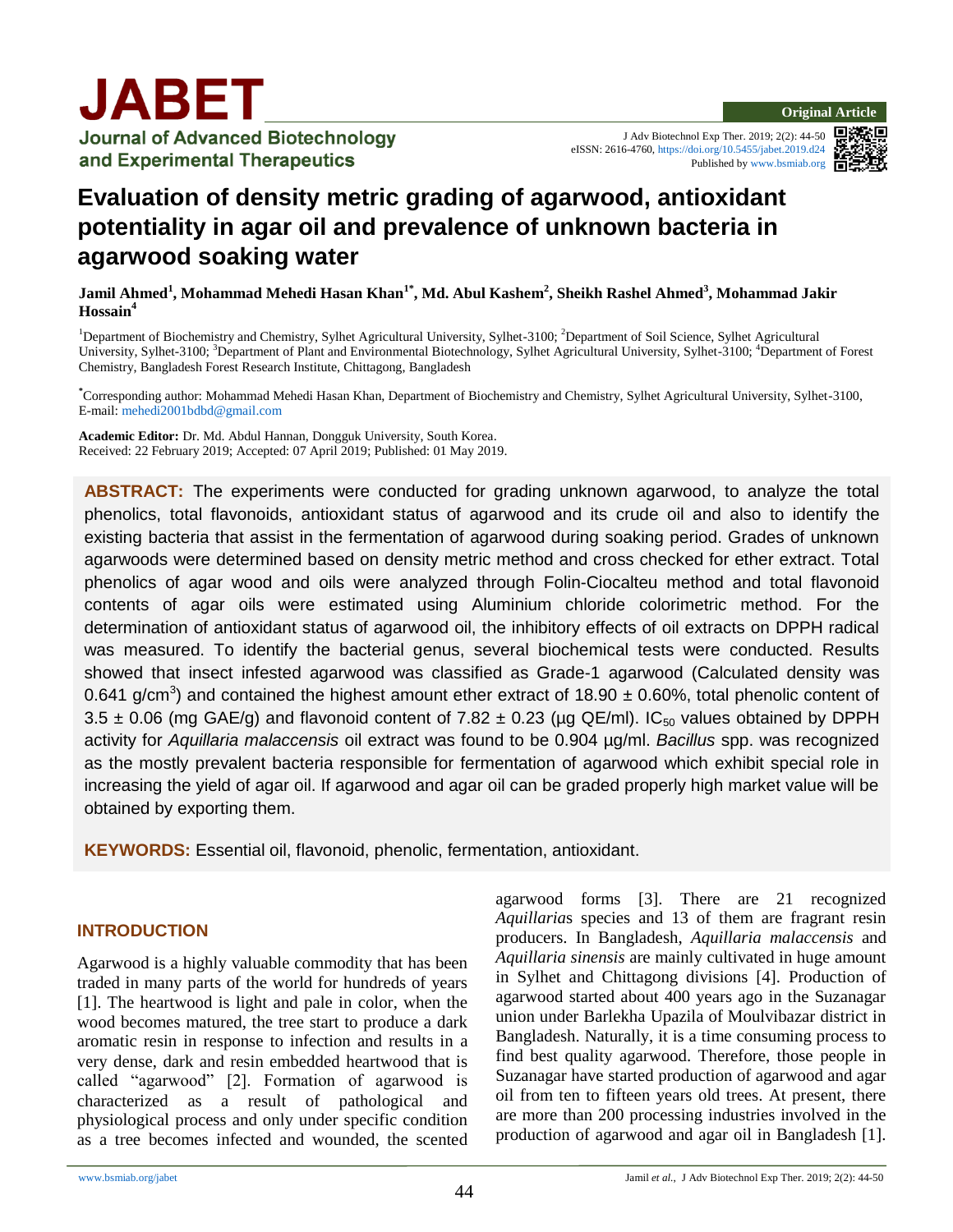Currently, people involved in agarwood and oil processing business are exporting TK. 5 million to 100 million per year. Presently, it has become Tk. 1000 crore business with agar wood and oil [5]. The oil extracted from agarwood contains distinct aroma producing complex volatile compounds. In high quality agarwood oil three compounds of sesquiterpenes were detected namely,(-)-guaia-1(10), 11-dien-15-al, (-)-selina-3, 11 dien-9-one and (+)-selina-3, 11-dien, 9-ol [6].

The unique aromatic scent of agarwood makes it an important trading commodity in cosmetics, perfumery and incense industries as well as in medical field. Medicinally it is used as stimulant tonic and diuretic. Agarwood is used to treat small pox, rheumatism, illness during and after birth, abdominal pain, nausea, treatment of regurgitation. In northeast part of Bangladesh, agarwood is described as a stimulant, cardiac tonic and carminative [7]. It is considered one of the costliest perfumery raw materials used in high-class perfumery and fixative [8].

A number of scientific studies have revealed that essential oil extracts of Aquilaria possess antioxidant activity [9]. The essential oil of agarwood had a protective effect against oxidative damage induced by hydrogen peroxide in PC12 cells [10]. The most important bioactive constituents of agarwood plants are flavonoids, tannins and phenolic compounds [11]. It has been proved through several research that group of compounds acting as antioxidants was phenolic and flavonoids while the group of compounds that contribute as antibacterial compounds was alkaloids and terpenoids [12]. In some countries, chips of agarwood are usually polished and then colored for the purpose of attracting buyers. Also, many agarwood collectors are engaged in burying immature agarwood in soil with a view to accelerate decomposition. As a result of this kind of act, the product is changed into black and can be sold as higher agarwood. So, it has become increasingly difficult to access agarwood and to identify fake agarwood based on color [13].

With view above discussion, the present experiments were conducted to categorize the grading of agarwood, to determine the chemical compositions of agar wood and oil and to identify the bacteria responsible for fermentation of agarwood.

#### **MATERIALS AND METHODS**

**Materials collection**

Plant materials and agarwood soaking water were collected from an agarwood industry in Barlekha, Moulvibazar. Among those wood some were naturally insect infested, some were artificially screw injected and some were white agar wood free from any infections.

#### **Determination of density of agarwood for their grading**

Agarwood of three different categories were collected from Barlekha, Moulvibazar and were taken to the laboratory of Bangladesh Forest Research Institute, Chittagong. Collected agarwoods were dried for two hours at 50ºC to remove residual moisture from those woods. In this process of density metric method, a 200 ml cylinder was taken and filled with water. After that, each of individual samples was soaked in water and the final volume was measured (Figure 1). According to the above-mentioned process, the density of different agar wood was determined for the purpose of grading them into desired class and then those graded woods were cross checked by evaluation of ether extract with three replications.



**Figure 1.** Determination of density of agarwood through mass volume relationship.

#### **Evaluation of ether extract from graded agarwood**

Ether extract was evaluated with the help of soxhlet extraction apparatus. At first, boiling flask was dried in oven for 1.5 hour at 105ºC and cooled on desiccator, weighed and labeled. The condenser was fixed with water inlet and outlet pipes.

In a thimble, a 2 g sample of grinded agarwood was taken and inside the thimble, a piece of absorbent tissue was placed. The thimble was then transferred into the soxhlet extractor and about 180 ml diethyl ether was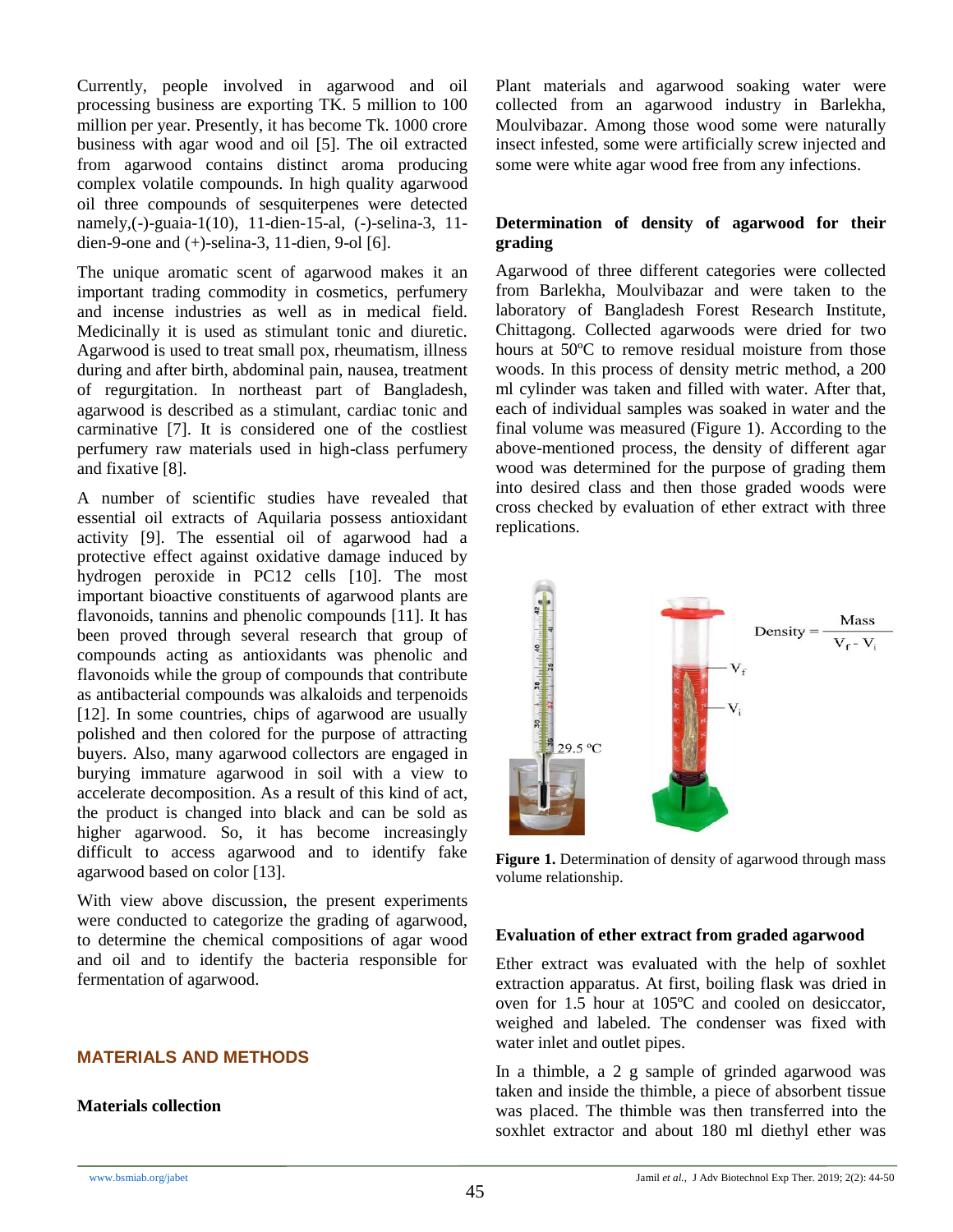poured inside the extractor. The boiling flask was then loaded for heating. The heater regulator was adjusted so that 2-3 drops of diethyl ether per second dribbled from the condenser to the boiling flask with a usual temperature of 40ºC [14].

#### **Determination of total phenolics**

For the determination of total phenolics from agarwood oil, the Folin-Ciocalteu method was used and Gallic acid was used as standard [15]. To prepare extract 0.1 g samples were suspended in 10 ml of 75% acetone in 50 ml falcon tubes followed by vortexing for 30 minutes using a vortex mixture. Each extract from individual aliquots were mixed with 0.4 ml of water, 0.25 ml of Folin-Ciocalteu reagent and 1.25 ml sodium carbonate solutions (20%). After waiting for 40 minutes at room temperature, the absorbance was taken at 660 nm wavelength using colorimeter [14].

#### **Estimation of total flavonoid content**

To estimate total flavonoid content, Aluminium chloride colorimetric method was followed [16]. Absorbance was taken at 415 nm against the suitable blank [16].

## **Determination of antioxidant status**

For the determination of antioxidant status of agarwood oil, the method described by Susanti and Sirat was followed [17]. To a 3 ml of freshly prepared DPPH solution (0.004%) in methanol, 0.1 ml of each extract and control at various concentrations were added. The reaction was allowed to stand for 30 minutes and absorbance was measured at 515 nm. All experiments were repeated three times independently. The intensity of decolorization of DPPH from purple to yellow resembles the scavenging efficiency of the extract.

The percentage inhibition of DPPH free radical scavenging activity was calculated using the following equation:

Percent inhibition =  $[(A_{\text{DPPH}}-A_{\text{sample}})/A_{\text{DPPH}}]$ <sup>\*</sup>100 Where:  $A_{\text{DPPH}} = A$ bsorbance of DPPH

A  $_{sample}$ = Absorbance of sample (extract/ascorbic acid)

#### **Biochemical tests for identification of unknown bacteria**

Agarwood soaking water was collected from Barlekha, Moulvibazar in order to identify the genus of unknown bacteria present in that water. After collection, serial

dilutions from 1 x  $10^{-1}$  to  $10^{-10}$  of the agarwood soaking water was made by using the dilution fluid. The nutrient media and the petri dishes were sterilised by autoclaving at 121ºC for 30 minutes. After the autoclaving the petri dishes were dried and about 20 ml of the sterile media was poured into the petri dishes. About 1 ml inoculum from each of the  $10^{-4}$  to  $10^{-10}$  serial dilutions was inoculated into the petri dishes inside the Laminar Air Flow. After inoculation the petri dishes were kept inside the incubator at 37ºC for 24 hrs.

Following biochemical tests were performed for identifying genus of existing bacteria from the agarwood soaking water sample.

## **Gram-staining**

A clean, grease free slide was taken. The smear of suspension was prepared on the clean slide with a loopful of sample. The slide was air dried and heat fixed. Then Crystal Violet was poured and kept for about 30 seconds to 1 minute and rinsed with water. Gram's iodine was flooded for 1 minute and washed with water. Next, 95% alcohol was used for about 10-20 seconds for washing and rinsed with water. After that, Safranin was added for about 1 minute and washed with water. Finally the slide was air dried, blot dried and observed under microscope [18].

## **Catalase test**

Catalase is an enzyme produced by microorganisms that live in oxygenated environments to neutralize toxic forms of oxygen metabolites;  $H_2O_2$  and protects them.

A loop or sterile wooden stick was used to transfer a small amount of colony growth in the surface of a clean, dry glass slide. A drop of  $3\%$  H<sub>2</sub>O<sub>2</sub> was placed in the glass slide. Finally the slide was observed for the evolution of oxygen bubbles [19].

## **Oxidase test**

An oxidase is an enzyme that catalyzes an oxidationreduction reaction, specially one involving oxygen  $(O_2)$ as the electron acceptor.

Strip of Whatman's No. 1 filter paper were soaked in a freshly prepared 1% solution of tertramethyl-pphenylene-diamine-dihydrochloride. After draining for about 30 seconds, the strips were freeze dried and stored in a dark bottle tightly sealed with a screw cap. For use, a strip was removed, laid in a petri dish and moistened with distilled water. The colony to be tested was picked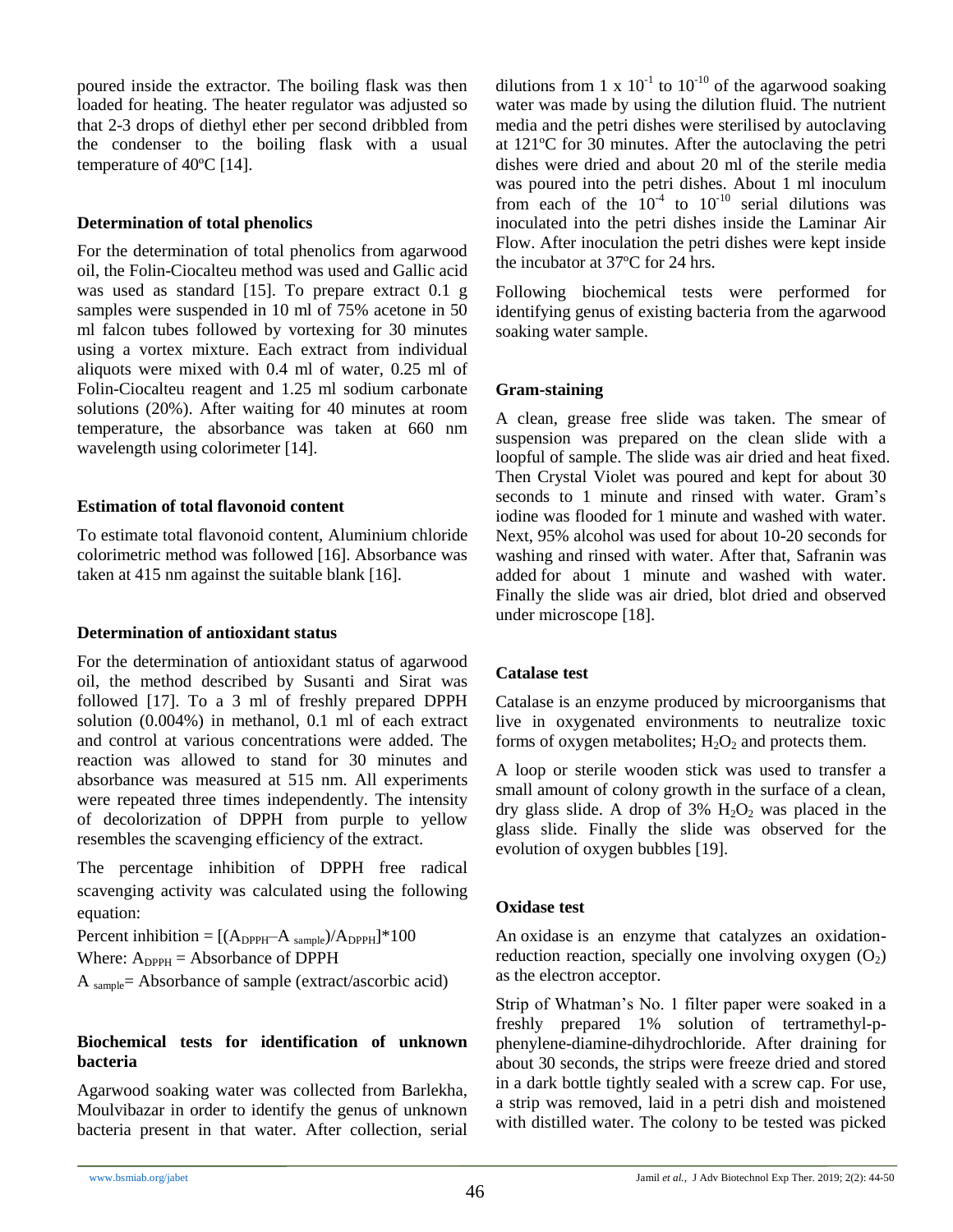up with a platinum loop and smeared over the moist area [19].

#### **Indole test**

The indole test is a biochemical test performed on bacterial species to determine the ability of the organism to convert tryptophan into indole.

A sterilized test tube was taken containing 4 ml of broth media. The tube was inoculated aseptically by taking the growth from 18 to 24 hours culture. The tube was then incubated at 37°C for 24-28 hours. A 0.5 ml of Kovac's reagent was added to the broth culture. The tube was observed for the presence or absence of ring [19].

#### **Carbohydrate fermentation test**

Glucose fermentation is a biological technique utilized in microbiology to determine the way a microorganisms metabolizes a carbohydrate.

At first, Trypticase, Sodium chloride, and Phenol red were weighed and dissolved in 100 ml distilled water and transferred into conical flasks. Then, 0.5% of dextrose was added into the flasks. The flask was autoclaved at  $115^{\circ}$ C for 15 minutes. The mixture was then transferred into fermentation tubes and label properly. Aseptically each labeled carbohydrate broth with bacterial culture was inoculated. The tubes were incubated at 18-24 hours at  $37^{\circ}$ C [20].

## **MR (Methyl Red)**

Methyl Red (MR) test determines whether the microbe performs mixed acids fermentation when glucose is supplied.

By using sterile inoculating loop, the unknown bacterial culture was inoculated into the fresh, sterile medium. The other broth was left without inoculating (considered as a control).The inoculated tube was incubated at 35- 37ºC for two to five days. After incubation, the broths were obtained from the incubator and 5 drops of Methyl Red reagent was added to the broth. The color was observed [20].

## **VP (Voges Proskuer) test**

Voges Proskauer or VP is a test used to detect acetoin in a bacterial broth culture. The test is performed by adding alpha-naphthol and potassium hydroxide to the Voges-Proskauer broth which has been inoculated with bacteria. A tube was inoculated with MR/VP broth with a pure culture of the test organism and was incubated for 24 hours at 35ºC.At the end of this time, aliquot 1 ml of broth to clean test tube. A 0.6 ml of 5% alpha naphthol was added, followed by the addition of 0.2 ml of 40% KOH. The tube was gently shaken to expose the medium to atmospheric oxygen and allowed the tube to remain undisturbed for 10 to 15 minutes. A pink-red color at the surface within 30 min was observed. The tube was shaken vigorously during the 30-min period [19].

#### **Nitrate reduction test**

Nitrate Reduction test is a microbiological test roughly named for its ability to test a microorganism's ability to produce hydrogen sulfide.

Nitrate broth was prepared and inoculated heavy inoculum of the samples of organism individually in the medium aseptically. Test tubes were incubated at 37°C for 4 hours. After 4 hours incubation, few drops of the reagent A (Sulfanilic acid) and B  $(\alpha$ - napthylamine) were added in the culture tubes. Color change was observed due to reduction of nitrate to nitrite [21].

The genus present in the fermented water was identified. Data were analyzed and tabulated through the use of simple statistics like mean, standard deviation etc.

## **Statistical analyses**

All the collected data were then analyzed using IBM SPSS statistics (version 21) software and revealed the results.

## **RESULTS**

## **Determination of density of agarwood for their grading**

After determination of the density of supplied agarwood sample, those three categories of agarwood samples were graded with three replications. Density was highest in case of insect infested agarwoods  $(0.641 \pm 0.85 \text{g/cm}^3)$ and was graded as Grade-1agarwood, followed by Nailed  $(0.436 \pm 0.052 \text{ g/cm}^3)$  and White agarwood  $(0.361 \pm 0.46 \text{ g/cm}^3)$  and those two type agarwoods were classified as Grade-2 and Grade-3agarwood, respectively (Table 1). Determined densities of different agarwoods were completely similar with the result from eye estimation and also with the information obtained from different agarwood businessman.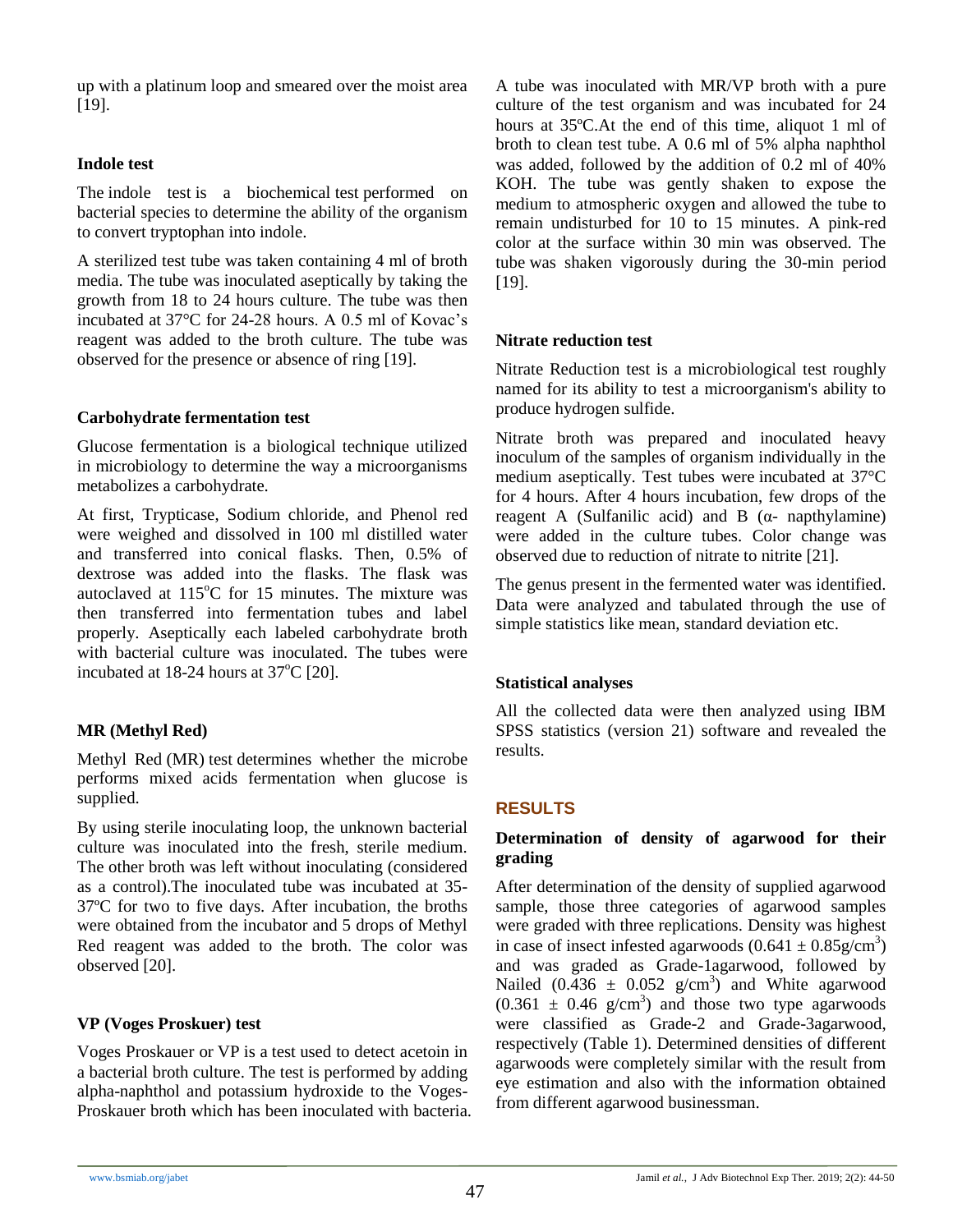**Table 1.** Density of different agarwood sample

| Sample<br>category | Weight<br>(g) | Volume<br>$(ml) V_i$ | Final<br>Volume<br>$(ml) V_f$ | Density<br>$(g/cm^3)$ | Grades  | Comments           |
|--------------------|---------------|----------------------|-------------------------------|-----------------------|---------|--------------------|
| White              | 5.411         | 76.0                 | 90.99                         | $0.361 \pm$<br>0.46   | Grade-3 | Increase           |
| Nailed             | 7414          | 77.5                 | 94.51                         | $0.436 \pm$<br>0.052  | Grade-2 | density<br>means   |
| Insect<br>infested | 8.983         | 72.5                 | 86.51                         | $0.641 +$<br>0.85     | Grade-1 | more agar<br>resin |

#### **Evaluation of ether extract from graded agarwood**

The results of ether extract are shown in Table 2. The results indicate Insect infested agarwood contained highest amount of ether extract (18.90  $\pm$  0.60%) than Nailed (11.03  $\pm$  0.19%) and White agar wood (1.84  $\pm$ ) 0.04%). Through personal communication with agar industry entrepreneur it has been cleared that market price of insect infested agarwood oil is the highest which is supporting the present results of ether extract content.

|  |  | Table 2. Ether extract content from agarwood samples |  |
|--|--|------------------------------------------------------|--|
|  |  |                                                      |  |

| Agarwood samples         | Ether extract %  |
|--------------------------|------------------|
| Insect infested agarwood | $18.90 \pm 0.60$ |
| Nailed agarwood          | $11.03 \pm 0.19$ |
| White agarwood           | $1.84 \pm 0.04$  |

#### **Determination of total phenolics and total flavonoid**

Results of total phenolics and flavonoid were expressed as mg GAE/g of agar wood samples [22] which is shown in Table 3 and  $\mu$ g QE/ml for agar oil samples [23] which is shown in Table 4. The phenolic content in insect infested agarwood, nailed agarwood and white wood were  $3.5 \pm 0.06$  mg GAE/g,  $2.98 \pm 0.07$  mg GAE/g and  $2.50 \pm 0.05$  mg GAE/g, respectively. Results indicated that phenolic content was the highest in insect infested agarwood and the lowest in white agarwood.

| Agarwood sample source  | Phenolic content (mg $GAE/g$ ) |
|-------------------------|--------------------------------|
| Insect infested agarwod | $3.5 \pm 0.06$                 |
| Nailed agarwood         | $2.98 + 0.07$                  |
| White wood agarwood     | $2.50 + 0.05$                  |

|  | <b>Table 4.</b> Total phenolics and total flavonoid of agar oil extract |
|--|-------------------------------------------------------------------------|
|  |                                                                         |

| Agarwood oil                | Phenolic content in | Flavonoid content in |  |  |  |
|-----------------------------|---------------------|----------------------|--|--|--|
| source                      | $\mu$ g GAE/ml      | $\mu$ g QE/ml        |  |  |  |
| Insect infested<br>wood oil | $33.25 + 0.66$      | $7.82 + 0.23$        |  |  |  |
| Nailed wood oil             | $27.54 + 1.97$      | $6.58 \pm 0.62$      |  |  |  |

In case of oil extracts, phenolic content in insect infested agarwood oil was  $33.25 \pm 0.66$  µg GAE/ml and in nailed agarwood oil was  $27.54 \pm 1.97$  µg GAE/ml. Among the two oil sample, insect infested agarwood oil possessed flavonoid content of 7.82  $\pm$  0.23 µg OE/ml and nailed agarwood contained  $6.58 \pm 0.62$  µg QE/ml.

#### **Estimation of antioxidant status**

DPPH radical scavenging capacities of nailed agarwood oil extracts were tested at 0.50, 0.75 and 1.00μg/ml concentrations. The inhibitory concentration of oil extract on DPPH is summarized in Table 5. All oil extracts were found to possess concentration-dependent inhibitory activity against DPPH radical. The antioxidant capacity is also expressed as 50% inhibitory concentration (IC<sub>50</sub>). A lower IC<sub>50</sub> value corresponds to a higher antioxidant activity of the oil extract [24]. The scavenging activity on 1, 1diphenyl-2-picryl hydrazyl (DPPH) radical shown by agarwood oil was 0.904 µg/ ml of IC<sub>50</sub> value [25]. IC<sub>50</sub> value of 0.904 $\mu$ g/ml was observed in oil extracts of nailed agar wood.

| <b>Table 5.</b> The inhibitory concentration of oil extracts from nailed |  |  |
|--------------------------------------------------------------------------|--|--|
| agarwood on DPPH radical                                                 |  |  |

| Concentration<br>$(\mu g/ml)$ | Ascorbic<br>%SCV | Sample %<br><b>SCV</b> | $IC_{50}$ (µg/ ml) of<br>Ascorbic acid | $IC_{50} (\mu g/ml)$<br>of agar oil |
|-------------------------------|------------------|------------------------|----------------------------------------|-------------------------------------|
| 0.50                          | 61.29032         | 32.25806               |                                        |                                     |
| 0.75                          | 82.25806         | 45.16129               | 0.268                                  | 0.904                               |
| 1.00                          | 90.32258         | 53.22581               |                                        |                                     |

\*SCV= scavenging activity

#### **Biochemical tests for identification of genus of microorganisms**

Among, thirty (30) isolates the prevalence percentage of different bacterial genus has been listed in Table 6. Most of the bacteria present in agarwood soaking water belong to *Bacillus spp.* Also genus of some other microorganism like *Staphylococcus, E. coli, Pseudomonas, Aeromonas* and *Klebsiella* were also found but with lower occurrence (Figure 2). It can be concluded that the genus of the most of isolated bacteria was *Bacillus spp.* with identifying characteristics and may contribute in the fermentation of agarwood to increase agarwood yield [26].

| Table 6. No. of bacterial isolates found with their prevalence |  |
|----------------------------------------------------------------|--|
|----------------------------------------------------------------|--|

| <b>rabic of</b> 190. Of bacterial homates found with their prevaience |                       |                    |  |  |  |
|-----------------------------------------------------------------------|-----------------------|--------------------|--|--|--|
| <b>Isolated bacteria</b>                                              | No. of isolates found | Prevalence $(\% )$ |  |  |  |
| Bacillus spp                                                          |                       | 66.7               |  |  |  |
| Staphylococcus spp                                                    |                       | 23.3               |  |  |  |
| E. coli                                                               |                       | 20                 |  |  |  |
| Pseudomonas spp                                                       |                       | 13.3               |  |  |  |
| Aeromonasspp                                                          |                       | 20                 |  |  |  |
| Klebsiella spp.                                                       |                       | h                  |  |  |  |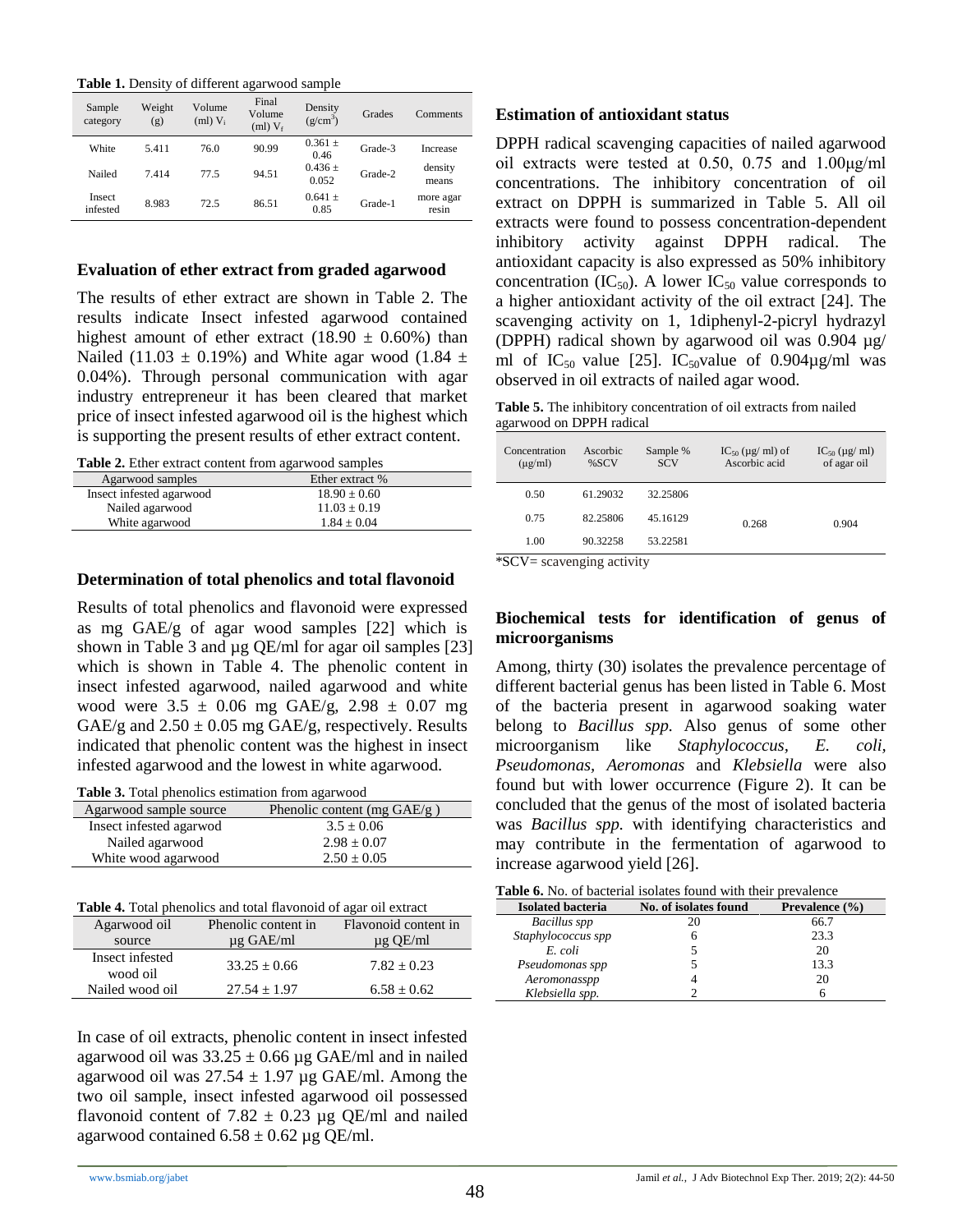

**Figure 2.** Overall prevalence of bacterial isolates in agarwood soaking water.

## **DISCUSSION**

The present study results can be concluded that *Aquilaria* plant contained significant amount of phenols, flavonoids which directly influence the quality of secondary metabolites. Determination of total phenolic and total flavonoid compounds represents that the antioxidant activity is due to the presence of these constituents and suggested that this plant have a potential source of natural antioxidant so it can combat against diseases in where increased free radical produced. Hoq et al. [27] obtained similar result for total phenolics and ether extract in agarwood and oil from Moulvibazar, Bangladesh. Researcher from same laboratory observed 93.92% and 95.37% sesquiterpenes in different agar oil collected from Moulvibazar district [28]. Therefore, same experiments have not been repeated here. There is no easily available and practically established grading system of agarwood. Thus, the present study aimed to develop an easily available grading system for agarwood so that anybody can grade agarwood with little technical knowledge or instruments.

Agarwood is a fragrant resin embedded wood that can sink down in water. Agarwood pieces that sink in water are assumed to have higher resin content and higher density [13]. Therefore, the grading of agarwood was determined based on density metric method. Density was found highest in insect infested wood and classified as Grade-1 agarwood. This grading was also cross checked for ether extract content to increase the acceptance of the grading system. Among several bacterial isolates found in agar wood soaking water, *Bacillus* prevailed most and assists in agarwood fermentation during soaking period. It is important to identify the species of Bacillus that can help to improve the soaking of agarwood. If the species can be identified, this species can be additionally used during soaking period that would reduce soaking time.

Research should be done to improve the quality of agarwood and agar oil. Extraction method needs to be improved. There is also scope to carry out research on soil quality and quality of agarwood and agarwood oil production. If it is possible to grade the agarwood more accurately, high market value can be obtained by exporting them. Proper regulatory support from the government can play a vital role to make agar sector one of the major foreign currency earning sectors for Bangladesh.

## **ACKNOWLEDGEMENT**

The authors extend their appreciation to the Bangladesh Agricultural Research Council (BARC) (Project no.CRG-418, NATP Phase-II) for financing the research work.

# **AUTHOR CONTRIBUTIONS**

JA, MMHK and MAK designed the experiment. JA, SRA and MJH performed the experiments; JA, MMHK and SRA analyzed the data and wrote the draft. MMHK and AK critically revised the manuscript. MMHK contributed to drafting the article. JA and SRA contributed to revising it critically for important intellectual content.

# **CONFLICTS OF INTEREST**

The author declares that no conflict of interest exists.

# **REFERENCES**

- [1] Abdin J. The agarwood industry: yet to utilize in Bangladesh. Int J Econ Manag Sci. 2014; 3: 163.
- [2] Chen HQ, Wei JH, Yang JS, Zhang Y, Yang Y, Gao ZH, Sui C, Gong B. Chemical constituents of agarwood originating from endemic genus Aquilaria plants. Chem and Biodivers. 2012; 9(2):236-250.
- [3] Yadav DK, Mudgal V, Agrawal J, Maurya AK, Bawankule DU, Chanotiya CS, Khan F,Thul ST. Molecular docking and ADME studies of natural compounds of Agarwood oil for topical antiinflammatory activity. Curr Comput Aided Drug Des. 2013; 9(3):360-70.
- [4] Nag LT, Chang YS, Kadir AA. A review on agar producing Aquilaria species. J Trop For Prod. 1997; 2(2):272-285.